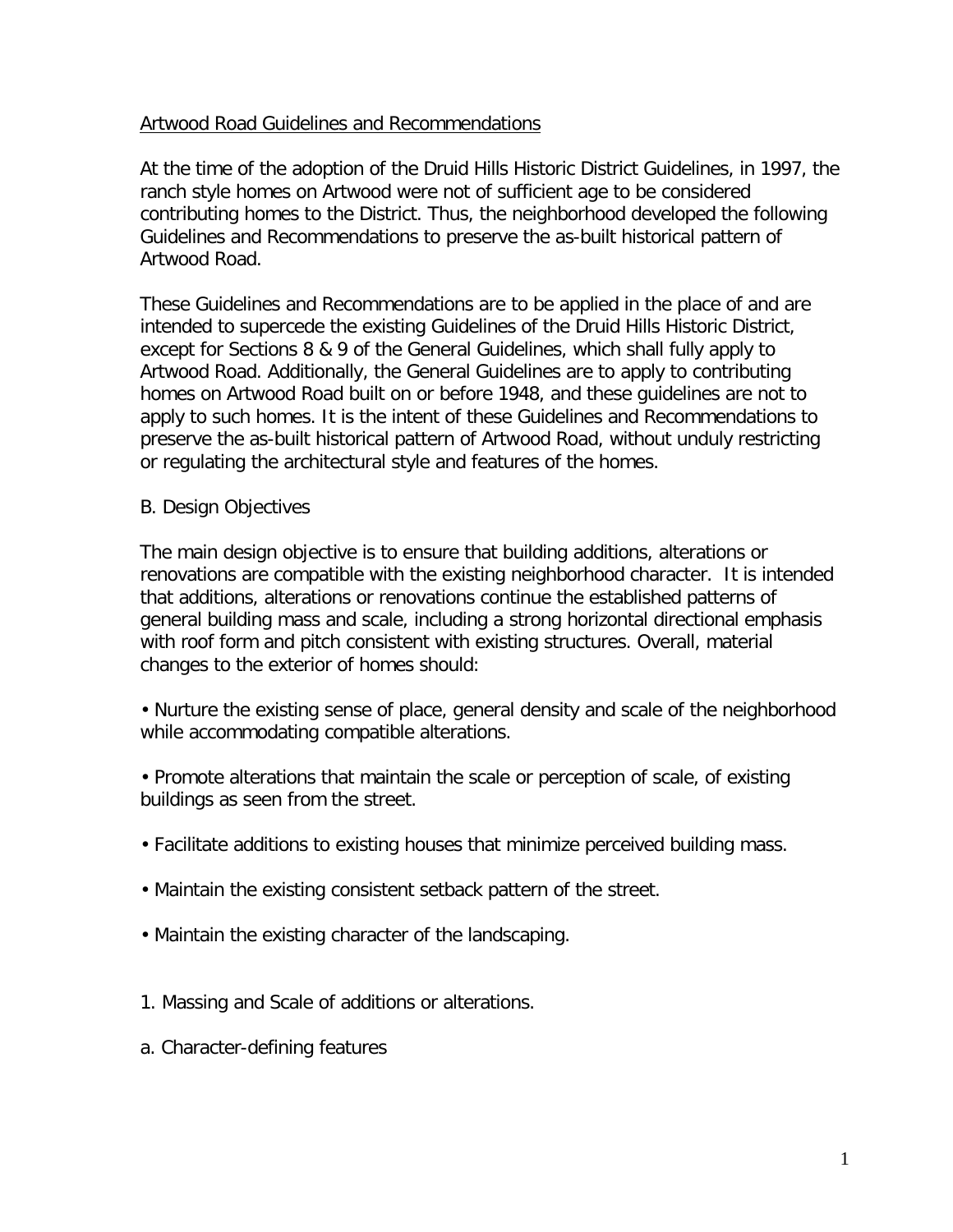• One story plateline\* as viewable from the street. The front façade should be one story in height from the finished floor of a structure to the top of the exterior wall or plateline. By limiting the height of the plateline the perceived scale and the horizontal orientation of new construction (alterations or additions) is more readily attained. It is understood that the plateline at the rear of homes may vary up to two stories where existing topography dictates.

It is recommended that alterations and additions should have perceived platelines that are compatible with those of adjacent properties and homes along the street. Ensuring compatible platelines can address, more specifically, the appropriate scale of new construction (alterations or additions).

\* Plateline is defined as the line established by the top bearing point of an exterior wall (horizontal girder or plate) which supports the trusses or rafters of a roof.

Horizontal emphasis. The majority of homes on Artwood are constructed as either FHA small house designs that were prevalent at the time or low/ rambling ranch style homes with an emphasis on horizontality. And as such, the horizontal emphasis is one of the definitive visual characters of the neighborhood and thus must be strongly considered when making design decisions.

# b. Design guidelines

• New construction additions or alterations should have perceived plate heights that are compatible with those of adjacent properties and homes along the street. In keeping with the guidelines of scale, the perceived scale of additions or alterations should be minimized and placed at the rear of the home to reduce visibility from the street.

• New construction additions or alterations should preserve and reinforce the streetscape character of Artwood Road by maintaining the predominant horizontal building emphasis of the neighborhood. Primary building facades should create a horizontal emphasis rather than a vertical emphasis.

Building materials that are not common to Artwood Road should be avoided, although rear additions may use other materials. The dominant front façade exterior building material at Artwood Road is masonry (brick- standard size in variations of red and painted). Facades of homes are in some instances accented with wood siding or panels. Accents to facades include orchard stone and wrought iron brackets or trellis columns.

Prohibited Materials. Building materials not common to Artwood Road should be avoided.